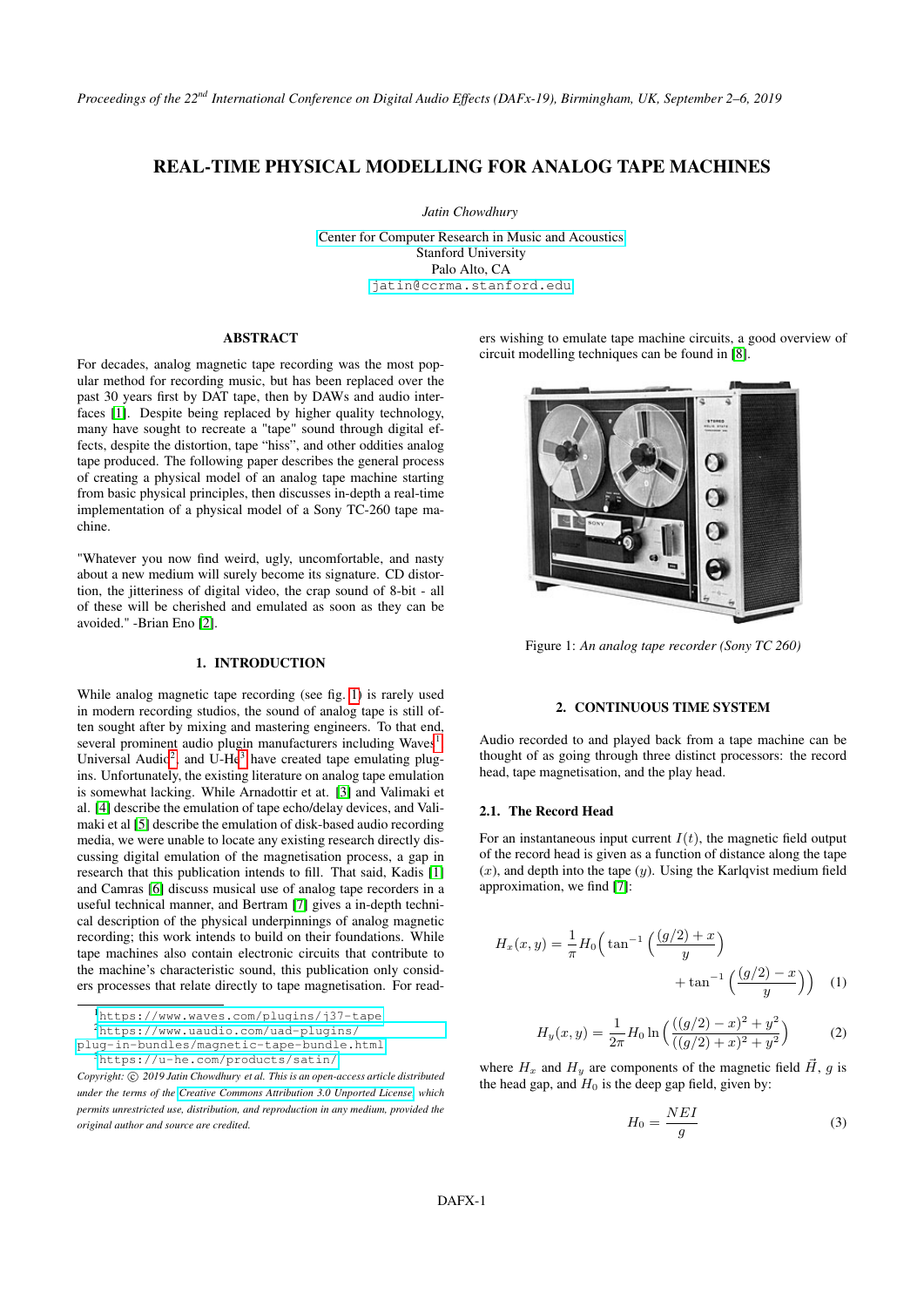where  $N$  is the number of turns of wire around the head, and  $E$  is the head efficiency which can be calculated by:

$$
E = \frac{1}{1 + \frac{lA_g}{\mu_r g} \int_{core} \frac{d\vec{l}}{A(l)}}\tag{4}
$$

where  $A_g$  is the gap area,  $\mu_r$  is the core permeability relative to free space  $(\mu_0)$ , and  $A(l)$  is the cross-sectional area at a point l along its circumferential length.

## 2.2. Tape Magnetisation

The magnetisation recorded to tape from a magnetic field can be described using a hysteresis loop, as follows [\[7\]](#page-6-6):

$$
\vec{M}(x,y) = F_{Loop}(\vec{H}(x,y))
$$
\n(5)

where  $F_{Loop}$  is a generalized hysteresis function.

Using the Jiles-Atherton magnetisation model, the following differential equation describes magnetisation in some direction (M) as a function of the magnetic field in that direction  $(H)$  [\[9\]](#page-6-8):

<span id="page-1-0"></span>
$$
\frac{dM}{dH} = \frac{(1-c)\delta_M(M_{an} - M)}{(1-c)\delta_S k - \alpha(M_{an} - M)} + c\frac{dM_{an}}{dH}
$$
(6)

where  $c$  is the ratio of normal and anhysteric initial susceptibilities, k is a measure of the width of the hysteresis loop,  $\alpha$  is a mean field parameter, representing inter-domain coupling, and  $\delta_S$  and  $\delta_M$  are given by:

$$
\delta_S = \begin{cases}\n1 & \text{if H is increasing} \\
-1 & \text{if H is decreasing}\n\end{cases}
$$
\n(7)

$$
\delta_M = \begin{cases} 1 & \text{if } \delta_S \text{ and } M_{an} - M \text{ have the same sign} \\ 0 & \text{otherwise} \end{cases}
$$
 (8)

 $M_{an}$  is the anisotropic magnetisation given by:

$$
M_{an} = M_s L \left(\frac{H + \alpha M}{a}\right) \tag{9}
$$

where  $M_s$  is the magnetisation saturation,  $a$  characterizes the shape of the anhysteric magnetisation and  $L$  is the Langevin function:

$$
L(x) = \coth(x) - \frac{1}{x} \tag{10}
$$

### 2.3. Play Head

#### *2.3.1. Ideal Playback Voltage*

The ideal playback voltage as a function of tape magnetisation at a point x along the tape is given by [\[7\]](#page-6-6):

<span id="page-1-2"></span>
$$
V(x) = NWEv\mu_0 \int_{-\infty}^{\infty} dx' \int_{-\delta/2}^{\delta/2} dy' \vec{h}(x' + x, y') \cdot \frac{\vec{M}(x', y')}{dx}
$$
\n(11)

where  $N$  is the number of turns of wire,  $W$  is the width of the playhead, E is the playhead efficiency, v is the tape speed,  $\delta$  is the thickness of the tape, and  $\mu_0$  is the permeability of free space. Note that  $V(x) = V(vt)$  for constant v.  $\vec{h}(x, y)$  is defined as:

<span id="page-1-3"></span>
$$
\vec{h}(x,y) \equiv \frac{\vec{H}(x,y)}{NIE} \tag{12}
$$

where  $\vec{H}(x, y)$  can be calculated by eqs. [\(1\)](#page-0-4) and [\(2\)](#page-0-5).

### *2.3.2. Loss Effects*

There are several frequency-dependent loss effects associated with playback, described as follows [\[1\]](#page-6-0):

<span id="page-1-5"></span>
$$
V(t) = V_0(t)[e^{-kd}]\left[\frac{1 - e^{-k\delta}}{k\delta}\right] \left[\frac{\sin(kg/2)}{kg/2}\right]
$$
 (13)

for sinusoidal input  $V_0(t)$ , where k is the wave number, d is the distance between the tape and the playhead, g is the gap width of the play head, and again  $\delta$  is the thickness of the tape. The wave number is given by:

<span id="page-1-6"></span>
$$
k = \frac{2\pi f}{v} \tag{14}
$$

where  $f$  is the frequency and  $v$  is the tape speed.

# 3. DIGITIZING THE SYSTEM

### 3.1. Record Head

For simplicity, let us assume,

<span id="page-1-9"></span>
$$
\vec{H}(x, y, t) = \vec{H}(0, 0, t)
$$
\n(15)

In this case  $H_y \equiv 0$ , and  $H_x \equiv H_0$ . Thus,

<span id="page-1-4"></span>
$$
H(t) = \frac{NEI(t)}{g} \tag{16}
$$

or,

<span id="page-1-7"></span>
$$
\hat{H}(n) = \frac{NE\hat{I}(n)}{g} \tag{17}
$$

#### 3.2. Hysteresis

Beginning from eq.  $(6)$ , we can find the derivative of M w.r.t. time, as in [\[9\]](#page-6-8):

<span id="page-1-1"></span>
$$
\frac{dM}{dt} = \frac{\frac{(1-c)\delta_M(M_sL(Q)-M)}{(1-c)\delta_S k - \alpha(M_sL(Q)-M)}\dot{H} + c\frac{M_s}{a}\dot{H}L'(Q)}{1 - c\alpha\frac{M_s}{a}L'(Q)}\tag{18}
$$

where  $Q = \frac{H + \alpha M}{a}$ , and

$$
L'(x) = \frac{1}{x^2} - \coth^2(x) + 1
$$
 (19)

Note that eq. [\(18\)](#page-1-1) can also be written in the general form for nonlinear Ordinary Differential Equations:

$$
\frac{dM}{dt} = f(t, M, \vec{u})\tag{20}
$$

where  $\vec{u} = \begin{bmatrix} H \\ \vec{u} \end{bmatrix}$  $\dot{H}$ ].

Using the trapezoidal rule for derivative approximation, we find:

<span id="page-1-8"></span>
$$
\dot{\hat{H}}(n) = 2\frac{\hat{H}(n) - \hat{H}(n-1)}{T} - \dot{\hat{H}}(n-1)
$$
 (21)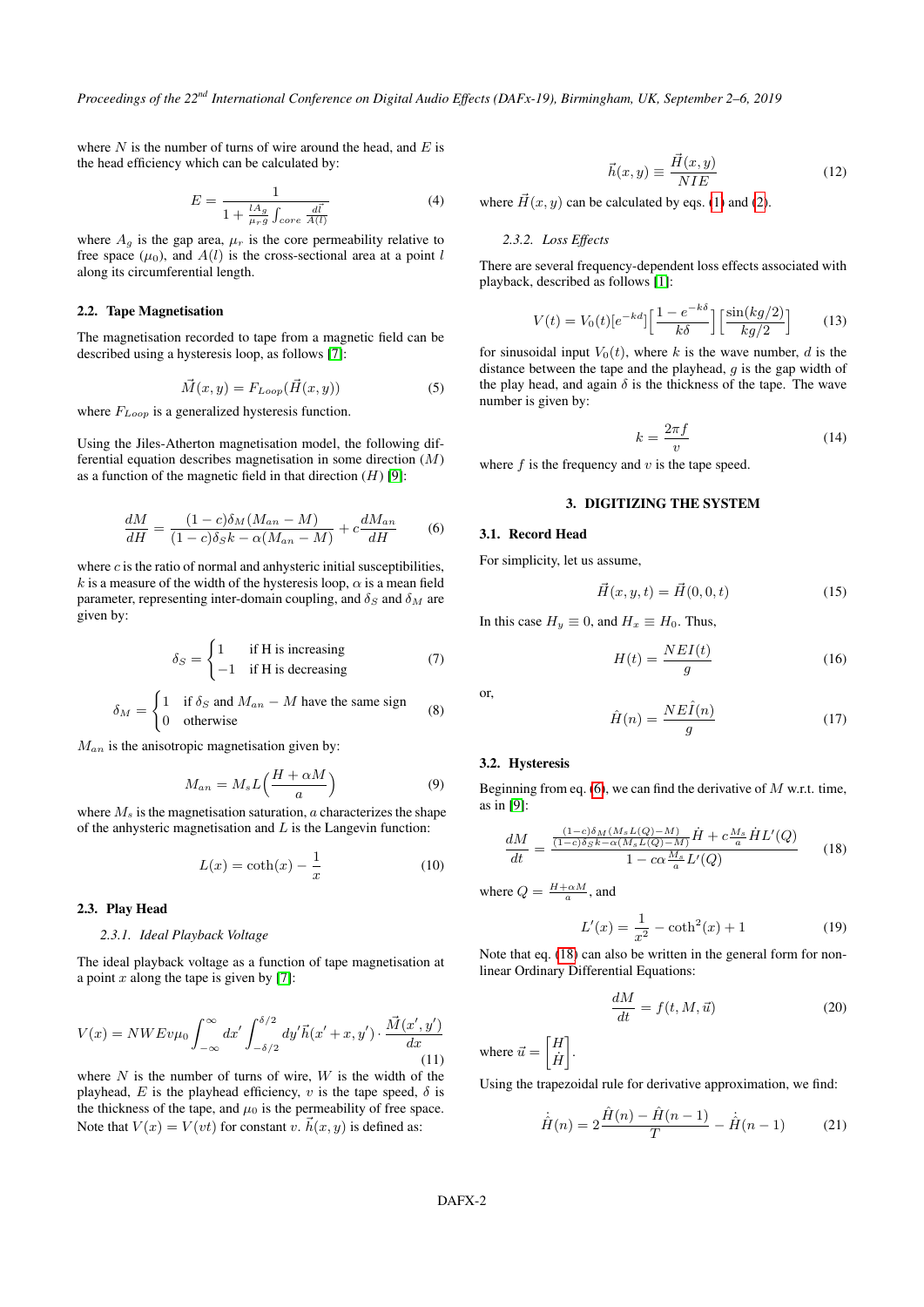We can use the Runge-Kutta 4th-order method [\[8\]](#page-6-7) to find an explicit solution for  $\hat{M}(n)$ :

$$
k_1 = Tf\left(n - 1, \hat{M}(n - 1), \hat{u}(n - 1)\right)
$$
  
\n
$$
k_2 = Tf\left(n - \frac{1}{2}, \hat{M}(n - 1) + \frac{k_1}{2}, \hat{u}\left(n - \frac{1}{2}\right)\right)
$$
  
\n
$$
k_3 = Tf\left(n - \frac{1}{2}, \hat{M}(n - 1) + \frac{k_2}{2}, \hat{u}\left(n - \frac{1}{2}\right)\right)
$$
  
\n
$$
k_4 = Tf\left(n, \hat{M}(n - 1) + k_3, \hat{u}(n)\right)
$$
  
\n
$$
\hat{M}(n) = \hat{M}(n - 1) + \frac{k_1}{6} + \frac{k_2}{3} + \frac{k_3}{3} + \frac{k_4}{6}
$$

We use linear interpolation to find the half-sample values used to calculate  $k_2$  and  $k_3$ . Note that many audio DSP systems prefer lower-order implicit methods such as the trapezoidal rule to solve differential equations rather than a higher-order method like the Runge-Kutta method [\[8\]](#page-6-7). However in this case, it was found that the lower-order methods quickly became unstable for highfrequency input, particularly when the input is modulated by a bias signal (see Section [4.3\)](#page-3-0).

#### *3.2.1. Numerical Considerations*

To account for rounding errors in the Langevin function for values close to zero, we use the following approximation about zero, as in [\[9\]](#page-6-8):

$$
L(x) = \begin{cases} \coth(x) - \frac{1}{x} & \text{for } |x| > 10^{-4} \\ \frac{x}{3} & \text{otherwise} \end{cases} \tag{23}
$$

$$
L'(x) = \begin{cases} \frac{1}{x^2} - \coth^2(x) + 1 & \text{for } |x| > 10^{-4} \\ \frac{1}{3} & \text{otherwise} \end{cases}
$$
 (24)

Additionally,  $tanh(x)$ , and by extension  $coth(x)$  is a rather computationally expensive operation. With this in mind, for real-time implementation, we approximate  $\coth(x)$  as the reciprocal of a Gaussian continued fraction for  $tanh(x)$  [\[10\]](#page-6-9), namely

$$
\tanh(x) = \frac{x}{1 + \frac{x^2}{3 + \frac{x^2}{5 + \frac{x^2}{7}}}}
$$
(25)

<span id="page-2-0"></span>

Figure 2: *Digitized Hysteresis Loop Simulation*

# *3.2.2. Simulation*

The digitized hysteresis loop was implemented and tested offline in Python, using the constants  $M_s$ ,  $a$ ,  $\alpha$ ,  $k$ , and  $c$  from [\[11\]](#page-6-10). For a sinusoidal input signal with frequency 2kHz, and varying amplitude from 800 - 2000 Amperes per meter, fig. [2](#page-2-0) shows the Magnetisation output.

### <span id="page-2-2"></span>3.3. Play Head

By combining eq.  $(11)$  with eqs.  $(12)$  and  $(16)$ , we get:

$$
V(t) = NWEv\mu_0 gM(t) \tag{26}
$$

or,

<span id="page-2-1"></span>
$$
\hat{V}(n) = NWEv\mu_0 g\hat{M}(n) \tag{27}
$$

#### <span id="page-2-3"></span>*3.3.1. Loss Effects*

In the real-time system, we model the playhead loss effects with an FIR filter, derived by taking the inverse DFT of the loss effects described in eq. [\(13\)](#page-1-5). It is worth noting that as in eq. [\(14\)](#page-1-6), the loss effects, and therefore the FIR filter are dependent on the tape speed.

The loss effects filter was implemented and tested offline in Python with tape-head spacing of 20 microns, head gap width of 5 microns, tape thickness of 35 microns, and tape speed of 15 ips. The following plot shows the results of the simulation, with a filter order of 100.



Figure 3: *Frequency Response of Playhead Loss Effects*

#### 4. TAPE AND TAPE MACHINE PARAMETERS

In the following sections, we describe the implementation of a real-time model of a Sony TC-260 tape machine, while attempting to preserve generality so that the process can be repeated for any similar reel-to-reel tape machine.

#### 4.1. Tape Parameters

A typical reel-to-reel tape machine such as the Sony TC-260 uses Ferric Oxide ( $\gamma F_2O_3$ ) magnetic tape. The following properties of the tape are necessary for the tape hysteresis process eq. [\(18\)](#page-1-1):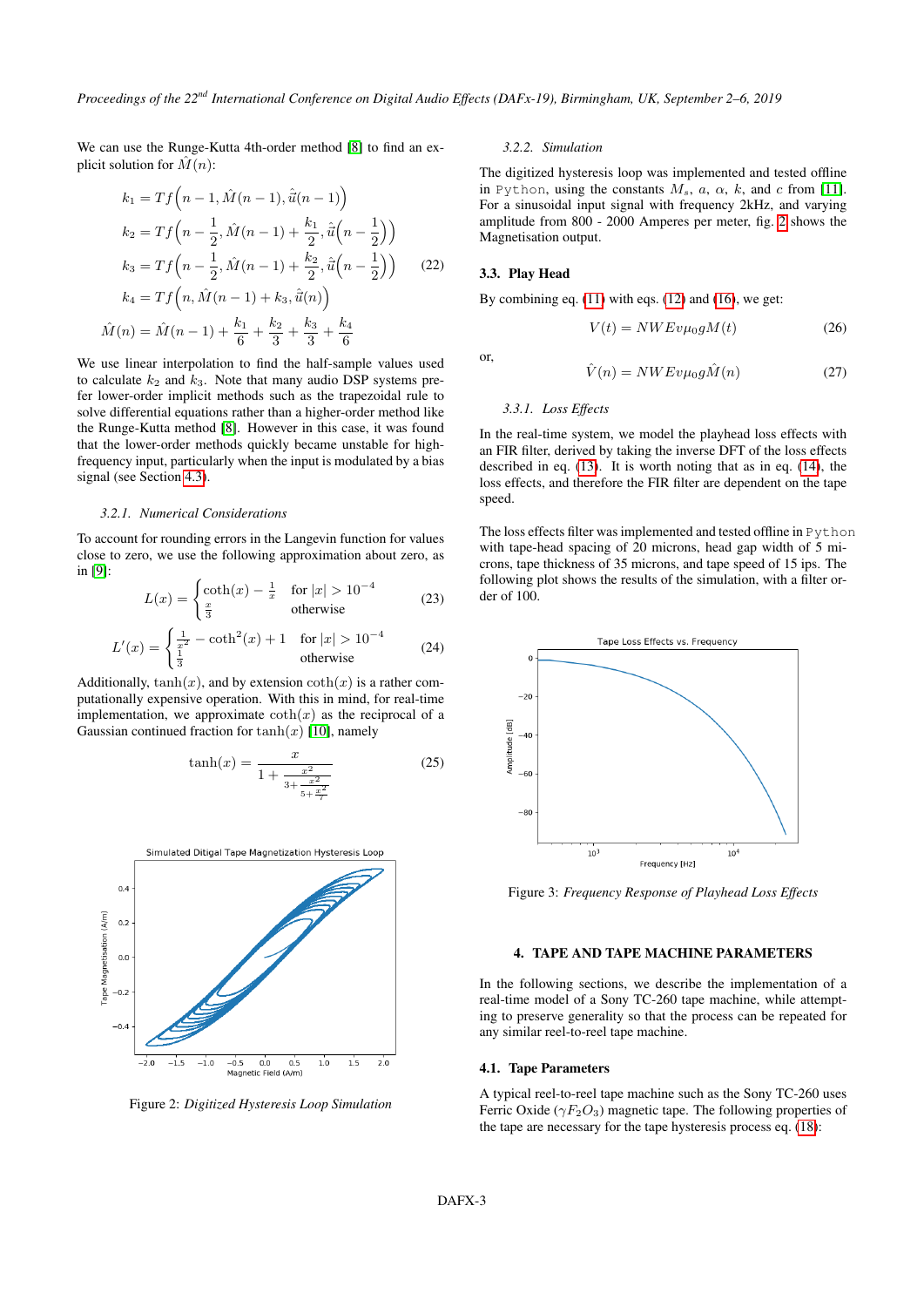- Magnetic Saturation  $(M_s)$ : For Ferric Oxide tape the magnetic saturation is 3.5e5 (A/m) [\[12\]](#page-6-11).
- Hysteresis Loop Width  $(k)$ : For soft materials,  $k$  can be approximated as the coercivity,  $H_c$  [\[13\]](#page-6-12). For Ferric Oxide,  $H_c$  is approximately 27 kA/m [\[12\]](#page-6-11).
- Anhysteric magnetisataion  $(a)$ : Knowing the coercivity and remnance magnetism of Ferric Oxide [\[12\]](#page-6-11), we can calculate  $a = 22$  kA/m by the method described in [\[13\]](#page-6-12).
- Ratio of normal and hysteris initial susceptibilities  $(c)$ : From  $[13]$ ,  $c = 1.7e-1$ .
- Mean field parameter ( $\alpha$ ): From [\[13\]](#page-6-12),  $\alpha = 1.6e-3$ .

## 4.2. Tape Machine Parameters

## *4.2.1. Record Head*

To determine the magnetic field output of the record head using eq. [\(17\)](#page-1-7), the following parameters are necessary:

- Input Current  $(\tilde{I}(n))$ : For the Sony TC-260 the input current to the record head is approximately 0.1 mA peak-topeak [\[14\]](#page-6-13).
- Gap Width  $(q)$ : The gap width for recording heads can range from 2.5 to 12 microns [\[1\]](#page-6-0).
- Turns of wire  $(N)$ : The number of turns of wire is typically on the order of 100 [\[7\]](#page-6-6).
- Head Efficiency  $(E)$ : The head efficiency is typically on the order of 0.1 [\[7\]](#page-6-6).

These values result in a peak-to-peak magnetic field of approximately 5e5 A/m.

### *4.2.2. Play Head*

Similar to the record head, the following parameters are needed to calculate the output voltage using eqs. [\(13\)](#page-1-5) and [\(27\)](#page-2-1) (note that values are only included here if notably different from the record head):

- Gap Width  $(q)$ : The play head gap width ranges from 1.5 to 6 microns[\[1\]](#page-6-0).
- $\bullet$  Head Width (W): For the Sony TC-260, the play head width is 0.125 inches (note that this is the same as the width of one track on the quarter-inch tape used by the machine) [\[14\]](#page-6-13).
- Tape Speed  $(v)$ : The Sony TC-260 can run at 3.75 inches per second (ips), or 7.5 ips [\[14\]](#page-6-13). Note that many tape machines can run at 15 or 32 ips [\[1\]](#page-6-0).
- Tape Thickness  $(\delta)$ : Typical tape that would be used with the TC-260 is on the order of 35 microns thick [\[14\]](#page-6-13).
- Spacing  $(d)$ : The spacing between the tape and the play head is highly variable between tape machines. For a typical tape machine spacing can be as high as 20 microns [\[1\]](#page-6-0).

<span id="page-3-1"></span>

Figure 4: *Example of a biased signal*

### <span id="page-3-0"></span>4.3. Tape Bias

A typical analog recorder adds a high-frequency "bias" current to the signal to avoid the "deadzone" effect when the input signal crosses zero, as well as to linearize the output. The input current to the record head can be given by [\[6\]](#page-6-5):

<span id="page-3-2"></span>
$$
\hat{I}_{head}(n) = \hat{I}_{in}(n) + B\cos(2\pi f_{bias} nT) \tag{28}
$$

Where the amplitude of the bias current  $B$  is usually about one order of magnitude larger than the input, and the bias frequency  $f_{bias}$ is well above the audible range. Figure [4](#page-3-1) shows a unit-amplitude, 2 kHz sine wave biased by a 50 kHz sine wave with amplitude 5. To recover the correct output signal, tape machines use a lowpass filter, with a cutoff frequency well below the bias frequency, though still above the audible range [\[1\]](#page-6-0).

For the Sony TC-260, the bias frequency is 55 kHz, with a gain of 5 relative to the input signal. The lowpass filter used to recover the audible signal has a cutoff at 24 kHz, though note that due to the frequency response of the playhead loss effects, the effects of this filter may be essentially neglible to the real time system. [\[14\]](#page-6-13)

#### <span id="page-3-3"></span>4.4. Wow and Flutter

Each tape machine has characteristic timing imperfections known as "wow" and/or "flutter." These imperfections are caused by minor changes in speed from the motors driving the tape reels, and can cause fluctuations in the pitch of the output signal. To characterize these timing imperfections, we use a method similar to [\[3\]](#page-6-2): We recorded a pulse train of 1000 pulses through a TC-260, then recorded the pulses back from the tape. Figure [5](#page-4-0) shows a section of a superimposed plot of the original pulse train against the pulse train recorded from the tape machine. From this data, we were able to generate a periodic function that accurately models the timing imperfections of the TC-260. The process was performed at both 7.5 ips and 3.75 ips. In the real-time system, the timing imperfection model is used to inform a modulating delay line, to achieve the signature "wow" effect of an analog tape machine.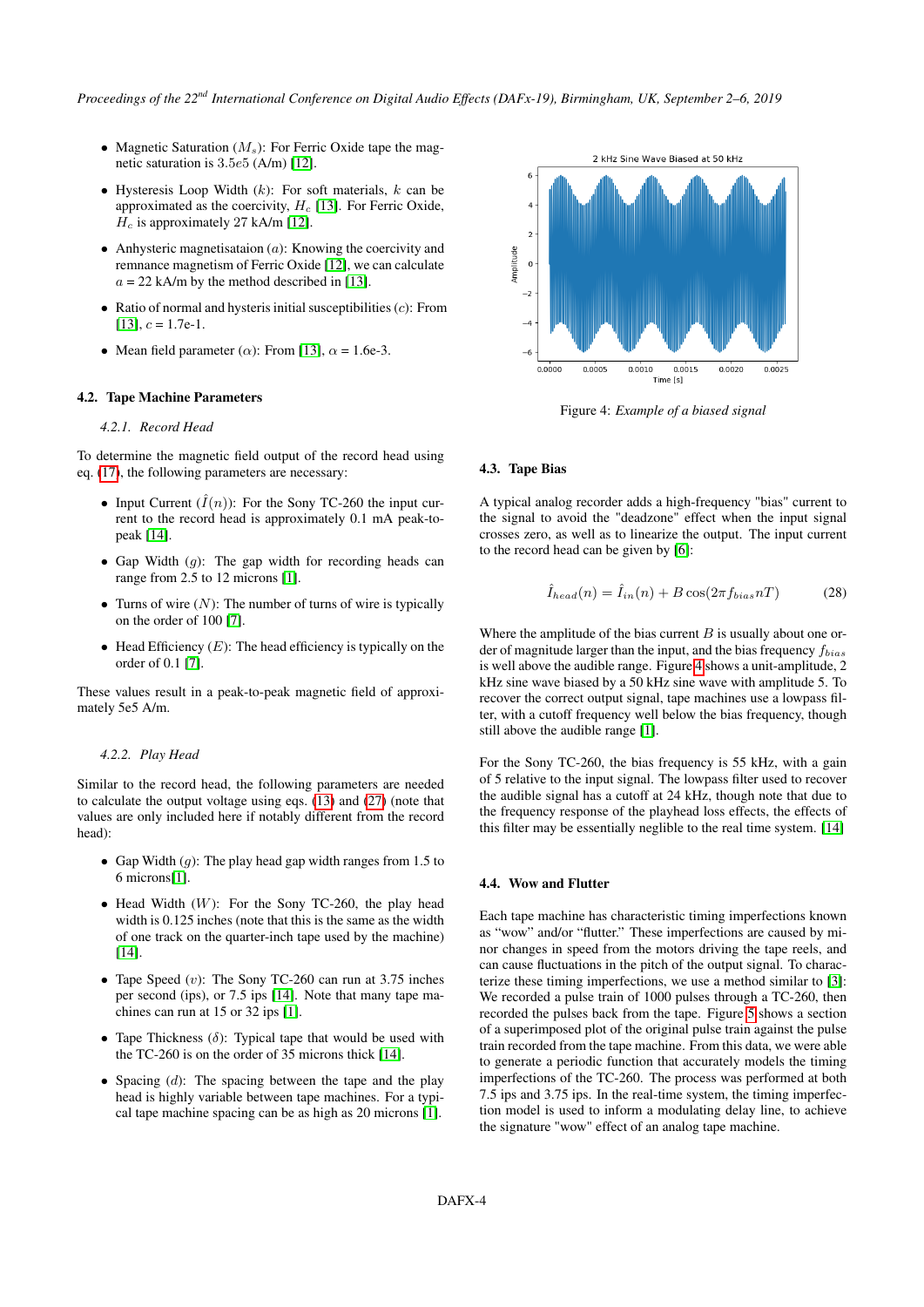<span id="page-4-0"></span>

Figure 5: *Input pulse train superimposed with pulse train recorded from TC-260*

<span id="page-4-1"></span>

| <b>Record Head Constants</b>           |              |
|----------------------------------------|--------------|
| Turns of wire $(N)$                    | 100          |
| Head Efficiency (E)                    | 0.1          |
| Record Head Gap (g)                    | 6 (microns)  |
| <b>Tape Constants</b>                  |              |
| Magnetic Saturation $(M_s)$            | 3.5e5 (A/m)  |
| Hysteresis Loop Width (k)              | $27$ (kA/m)  |
| Anhysteric Magnetisation (a)           | $22$ (kA/m)  |
| Ratio of magnetic susceptibilities (c) | $1.7e-1$     |
| <b>Play Head Constants</b>             |              |
| Play Head Width (W)                    | $0.125$ (in) |

Figure 6: *Constant values for model implementation*

# 5. REAL-TIME IMPLEMENTATION

We implemented our physical model of the Sony TC-260 as a VST audio plugin using the JUCE framework. Figure [7](#page-5-0) shows the signal flow of the system in detail. We allow the user to control parameters in real-time including the tape speed, bias gain, gap width, tape thickness, tape spacing, and flutter depth.

Bias modulation is implemeted using eq.  $(28)$ , where bias gain  $B$ and bias frequency  $f_{bias}$  are controlled by the user.

The record head transfer function calculates the record head magnetic field  $H$  from the input current  $I$ , and is implemented using eq. [\(17\)](#page-1-7), with constant values shown in fig. [6.](#page-4-1)

The hysteresis process calculates the tape magnetisation  $M$  from the record head magnetic field  $H$ , and is implementated using the Runge-Kutta method described in eq. [\(22\)](#page-2-2), with constant value defined in fig. [6.](#page-4-1)

The flutter process is implemented using a modulated delay line as described in section [4.4,](#page-3-3) with user controlled modulation depth.

The play head transfer calculates the play head voltage  $V$  from the tape magnetisation  $M$ , using eq. [\(27\)](#page-2-1) and the loss effects filter described in section [3.3.1.](#page-2-3) The gap width  $q$ , tape speed  $v$ , tape thickness  $\delta$ , and spacing d are controlled by the user, and other constant values are shown in fig. [6.](#page-4-1)

C/C++ code for the full real-time implementation is open-source and is available on GitHub.[4](#page-4-2)

# 5.1. Oversampling

If no oversampling is used, the system will be unstable for input signal at the Nyquist frequency, due to limitations of the trapezoid rule derivate approximation used in eq. [\(21\)](#page-1-8). To avoid this instability, early versions of the real-time implementation used a lowpass filter with cutoff frequency just below Nyquist. However, due to aliasing caused by the nonlinearity of the tape hysteresis model, oversampling is necessary to mitigate aliasing artifacts [\[8\]](#page-6-7). Further, the system must be able to faithfully recreate not only the frequencies in the audible range but the bias frequency as well. Since the TC-260 uses a bias frequency of 55 kHz [\[14\]](#page-6-13) and the minimum standard audio sampling rate is 44.1 kHz, a minimum oversampling factor of 3x is required. However, since the biased signal is then fed into the hystersis model, even more oversampling is required to avoid aliasing. With these considerations in mind, our system uses an oversampling factor of 16x.

### 5.2. Results

In subjective testing, our physical model sounds quite convincing, with warm, tape-like distortion, and realistic sounding flutter. The high-frequency loss and low-frequency "head bump" change correctly at different tape speeds, and are approximately within the frequency response specifications of the TC-260 service manual [\[14\]](#page-6-13). When the input to the plugin is silent, the hysteresis processing of the bias signal produces a very accurate "tape hiss" sound. The distortion and frequency response characteristics of our model are subjectively very close when compared to the output of an actual TC-260, though not nearly close enough to "fool" the listener. Additionally, as the bias gain is lowered, the "deadzone" effect appears exactly as expected [\[6\]](#page-6-5). The largest difference between the model and the physical machine is the subtle electrical and mechanical noises and dropouts present in the physical machine, presumably caused by the age and wear-and-tear of the machine, which we did not attempt to characterize in our model. Figure [8](#page-5-1) shows the results of tests performed on the real-time system, including an example of the "deadzone" effect, and the timing irregularities or "flutter". Figure [9](#page-5-2) shows a comparison of hysteresis characteristics between the real-time software model and a physical Sony TC-260 tape machine. Note that some differences between the two hysteresis loops may be due to the circuitry of the tape machine that we did not attempt to model in the real-time system. Audio examples from the real-time system can be found online.<sup>[5](#page-4-3)</sup>

# 5.3. Evaluation

While there is an audible difference between the real-time software model and a physical Sony TC-260, the most fundamental aspects of the tape machine sound including tape saturation, tape

<span id="page-4-2"></span><sup>4</sup>[https://github.com/jatinchowdhury18/](https://github.com/jatinchowdhury18/AnalogTapeModel)

[AnalogTapeModel](https://github.com/jatinchowdhury18/AnalogTapeModel)

<span id="page-4-3"></span><sup>5</sup><https://ccrma.stanford.edu/~jatin/420/tape/>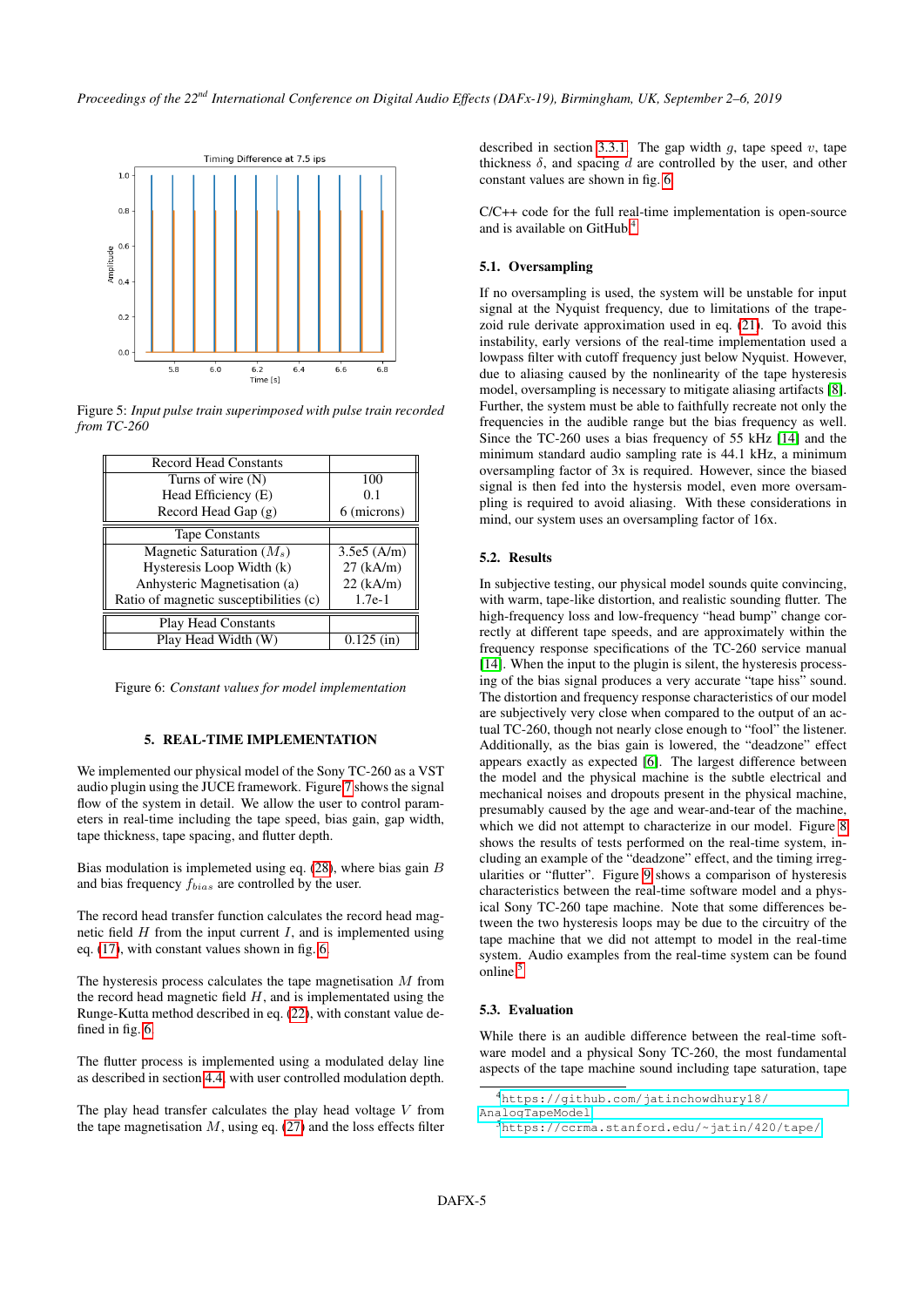<span id="page-5-0"></span>

Figure 7: *Flowchart of realtime system:* M is the oversampling factor,  $H_{record}$  is the transfer function of the record head, and  $H_{play}$  is the *play head transfer function including loss effects, and a de-biasing filter.*

<span id="page-5-1"></span>

Figure 8: *Testing results for real-time system: sine wave output with no biasing (above), input vs. output pulse train comparison (below).*

hiss, flutter/wow, and frequency response, are clearly audible and sound very accurate. The main distinctions between the two systems can be attributed to the tape machine circuitry (in particular the TC-260 contains two shelving filters), as well as mechanical wear of the system, both elements that were not considered in our model.

In our opinion, the strongest proof of the efficacy of our model is that the model responds accurately to the adjustement of model parameters. In particular, the hysteresis process reacted correctly to changes in input gain (saturating for overdriven input, or fading into tape hiss for underdriven input), as well as bias gain (saturation for overbiasing, or "deadzone" effect for underbiasing). Additionally, adjusting the loss effect parameters correctly demonstrated known tape machine phenomena including head "bump"

<span id="page-5-2"></span>

Figure 9: *Test results comparing real-time system to Sony TC-260 physical unit: hysteresis loop for real-time system (above), hysteresis loop for TC-260 (below).*

(a resonance at the wavelength of the play head gap width), and spacing loss (filtering due to the spacing between the the play head and tape). The reader is invited to download the plugin (available with the source code) and evaluate the model for themselves. In conclusion, we believe that our model successfully approximates the physical tape recording process, however for those wishing to model a full tape machine, we suggest using this model in combination with a model of the tape machine's circuits.

# 6. FUTURE IMPROVEMENTS

# 6.1. Spatial Magnetic Effects

The most obvious improvement to be made for the physical model is the inclusion of spatial effects of the tape. In particular, the approximations made in eq. [\(15\)](#page-1-9), negate any effects caused by mag-